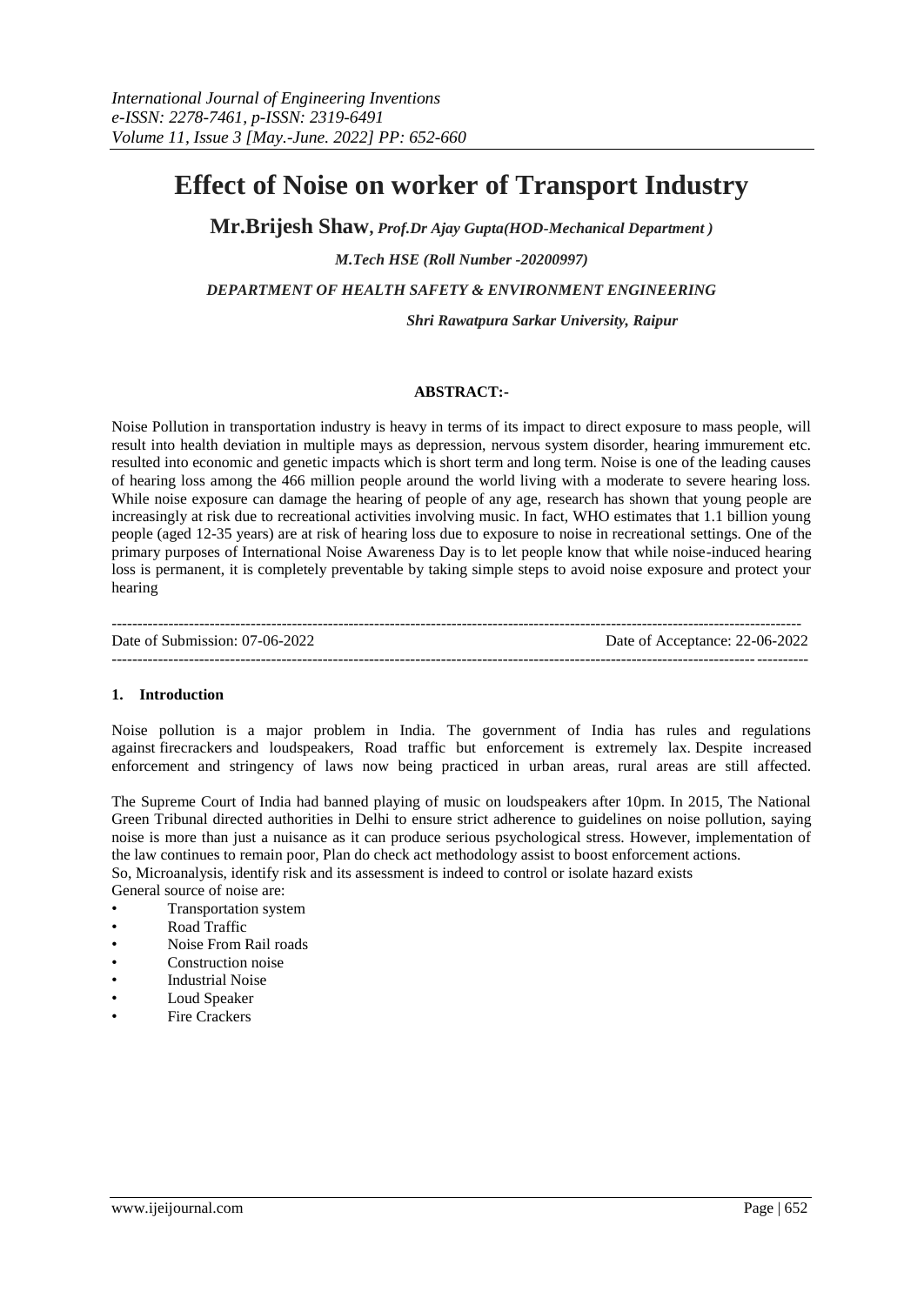Effect of Noise Pollution on Individual



Relationship between noise and health



# **Enforcement Agencies**

List of National and International Premier Enforcement Agencies actively work and Advice, Recommendation, Conventions, Rules and Regulations are been setup to control or reduce or eliminate Noise Pollution are: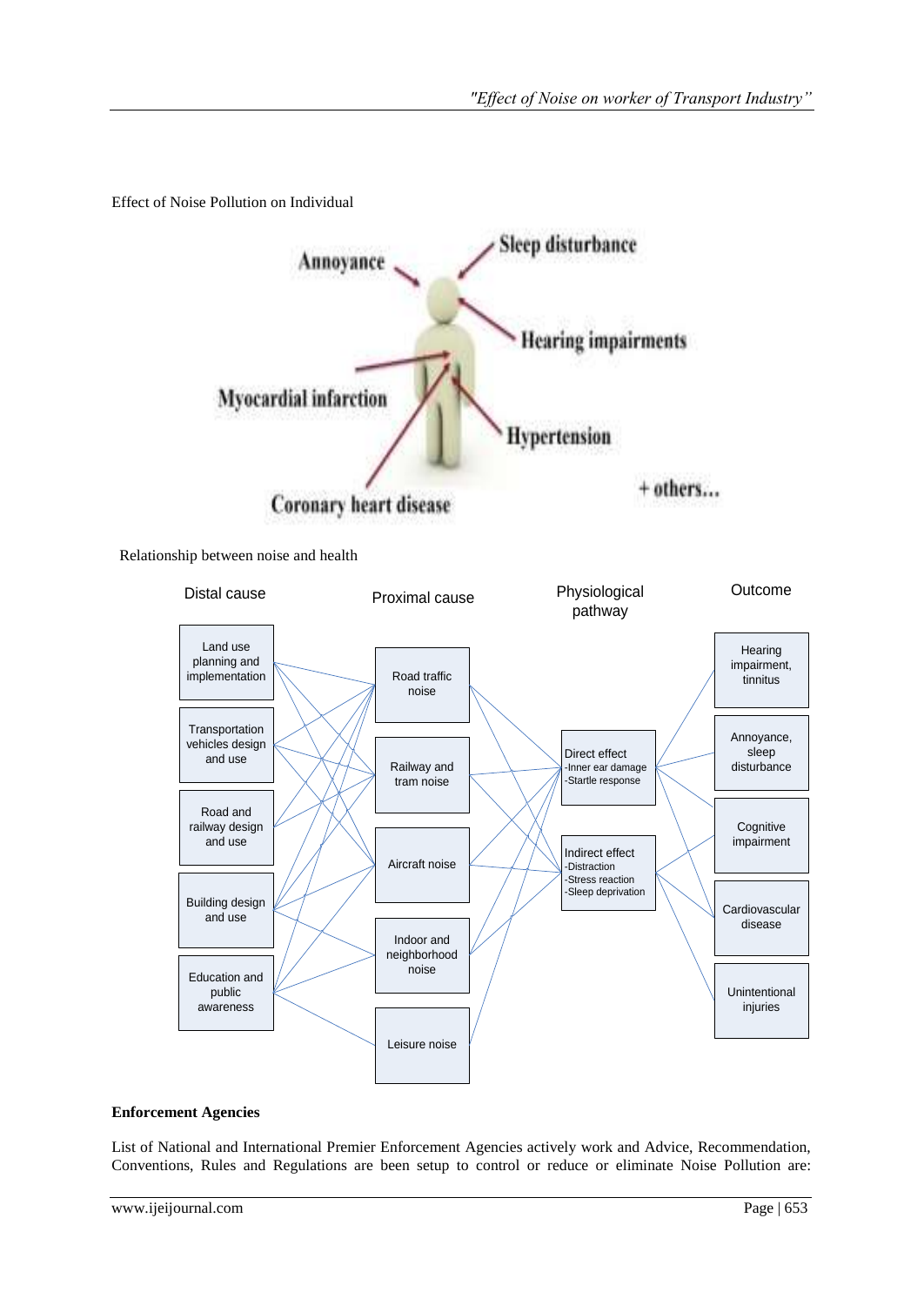# **World:**

World Health Organization International Labour Organization

India: Central Pollution Control Board Directorate of Industrial Health and Safety, Ministry of Labour

# **Objective of the project**

- An assessment of Hearing Capacity
- To identify the risk for Drivers
- To evaluate the risk of hearing capacity of transportation worker.
- To protect the employee from hazard
- To aware the workers about the occupational health hazard.
- To create healthy and positive environment in Transportation industry
- To suggest Technical and behavioral based safety.
- To understand Legal implications from Enforcement agencies

#### **Analysis & methodology**

- Measuring ambient noise.
- Measuring decibel level at different speed has been measured in more then eleven month of time span.
- In goods and material movement truck used in company taken under noise level study.
- Four trucks permitted to assessment on same with four drivers.
- Measuring hearing capacity of drivers through audiometry test every four month each.

• Mean average value to be undertaken to compare noise levels above permissible limit and audiometry report and graph to be analyzed to save.

• IS:3483 : Intensity levels in the different octave bands are measured by a sound level meter in conjunction with octave-band filters. The noises are picked up by a high-quality microphone, passed through an octave-band filter and the sound pressure levels recorded on a level recorder. Impact noise, which are highly complex in nature are measured with an impact noise analyzer and simultaneously recorded on a magnetic tape recorder to facilitate octave-band analysis. It is also sometimes displayed on screen. sound level meter

• A sound level meter is used for acoustic (sound that travels through air) measurements. It is commonly a hand-held instrument with a microphone. The best type of microphone for sound level meters is the condenser microphone, which combines precision with stability and reliability. The diaphragm of the microphone responds to changes in air pressure caused by sound waves. That is why the instrument is sometimes referred to as a Sound Pressure Level (NABL Lab Tested)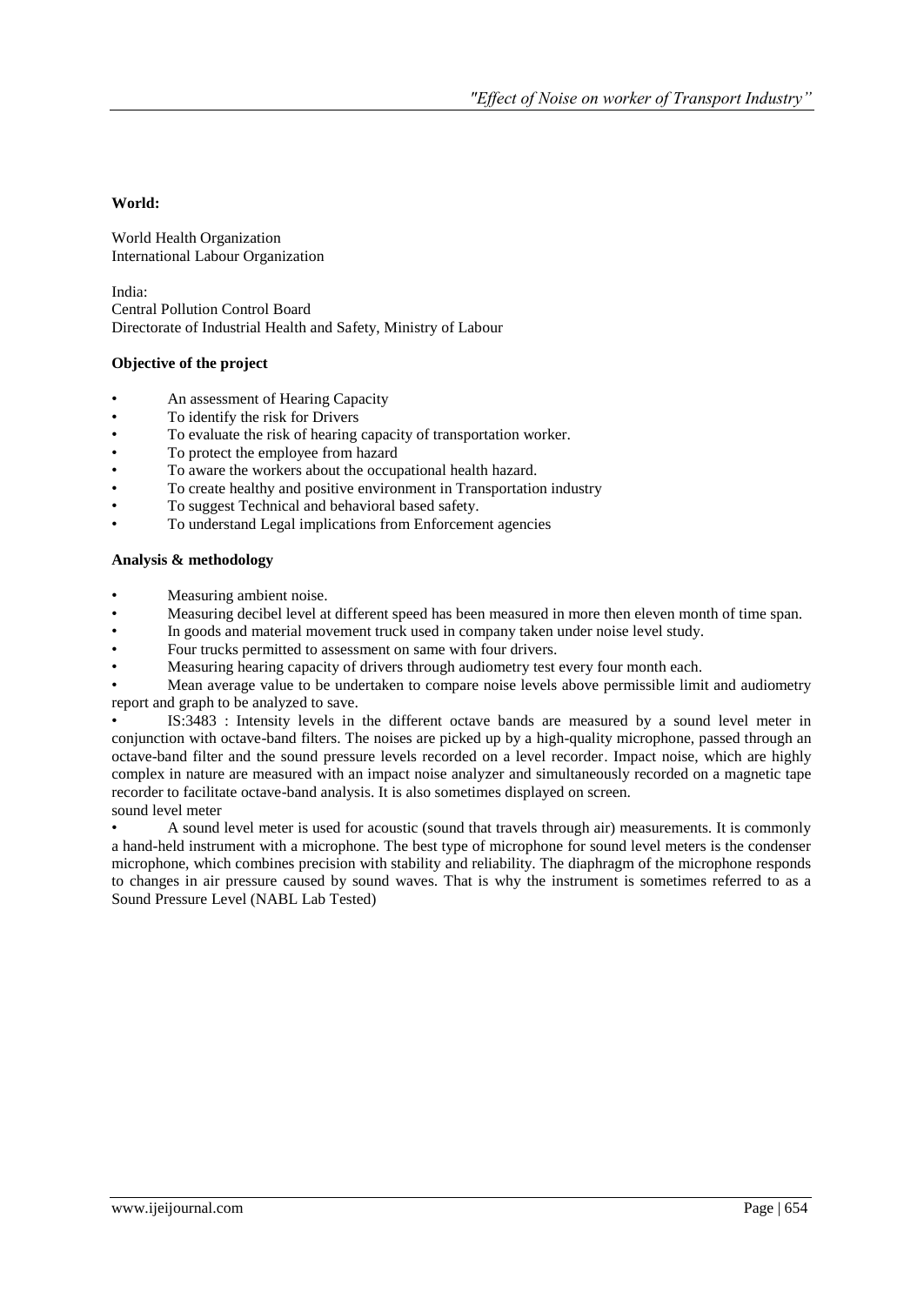

Audiometry Measuring Device Audiogram Kit Instruments: artificial mastoid, SLM, cables/transducer Standards: ANSI



Permissible exposure limit (PEL) noise level as per the OSHA Standard 1970

| Sound level in $dB(A)$ | Permissible exposure limit (PEL)In hours as per OSHA standard |
|------------------------|---------------------------------------------------------------|
| 85 dB                  | 16 hours                                                      |
| 90 dB                  | 8 hours                                                       |
| 92 dB                  | 6 hours                                                       |
| 95 dB                  | 4 hours                                                       |
| 97 dB                  | 3 hours                                                       |
| 100dB                  | 2 hours                                                       |
| 105 dB                 | 1 hours                                                       |
| 110dB                  | $\frac{1}{2}$ hours                                           |
| 115 dB                 | $\frac{1}{4}$ hours                                           |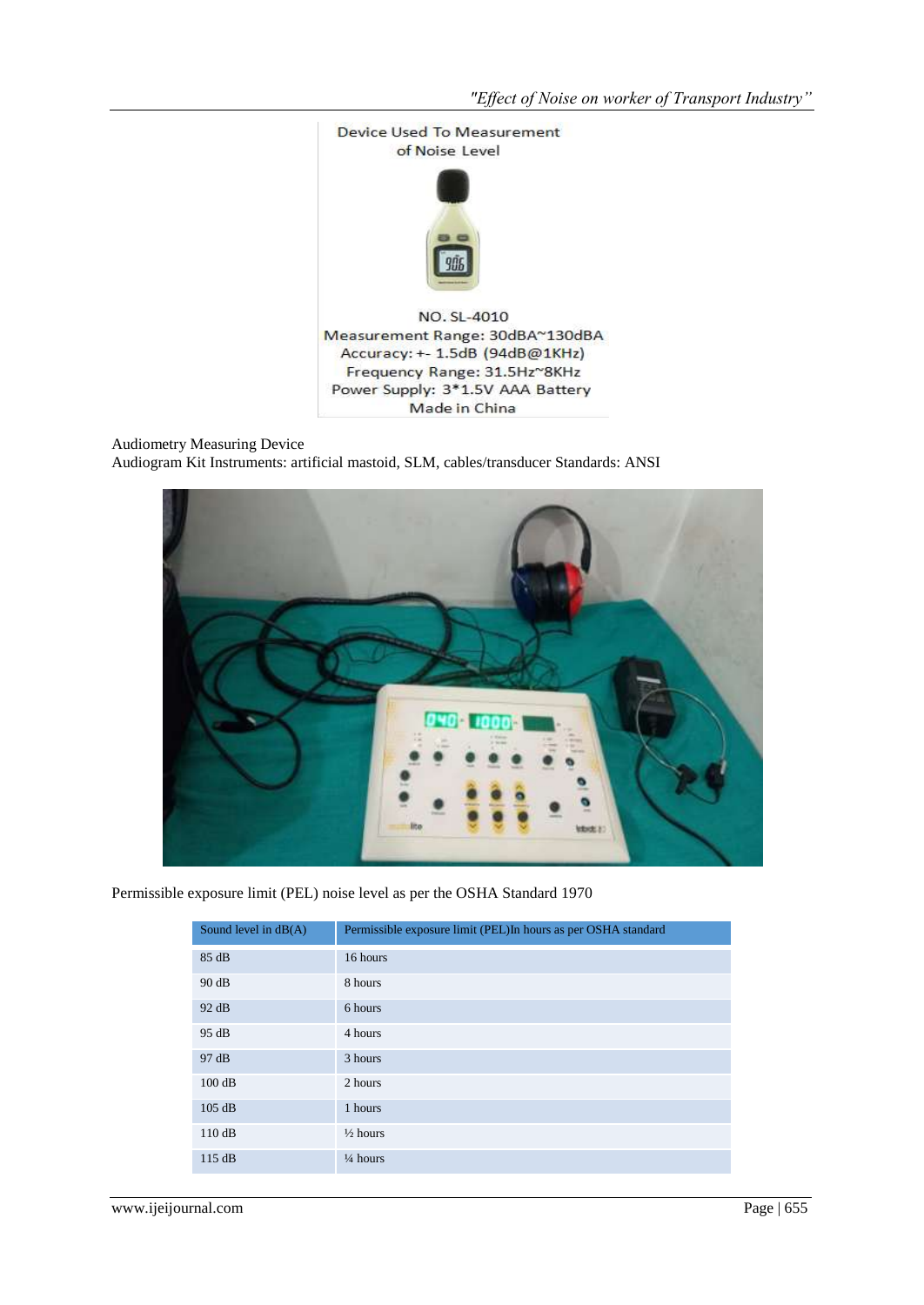| 8.<br>No.        | <b>Type of vehicle</b>                                                                                                                                                      | Noise Limits from<br>1 <sup>st</sup> January, 2003.<br>dB(A) |
|------------------|-----------------------------------------------------------------------------------------------------------------------------------------------------------------------------|--------------------------------------------------------------|
| 1.0              | <b>Two wheeler</b>                                                                                                                                                          |                                                              |
| 1.1              | Displacement upto 80 cc                                                                                                                                                     | アド                                                           |
| 1.2              | Displacement more than 50 cc but upto 175 cc                                                                                                                                | ファ                                                           |
| 1.3              | Displacement more than 175 cc.                                                                                                                                              | <b>BO</b>                                                    |
|                  | <b>Three wheeler</b>                                                                                                                                                        |                                                              |
| $\frac{20}{2.1}$ | Displacement upto 175 cc.                                                                                                                                                   | 77                                                           |
| 2.2              | Displacement more than 175 cc.                                                                                                                                              | BO <sub>3</sub>                                              |
| 3.0              | Vehicles used for carriage of passengers and<br>capable of having not more than nine seats.<br>including the driver's seat                                                  | 74                                                           |
| 40               | Vehicles used for carriage of passengers having<br>more than nine seats, including the driver's seat, and<br>a maximum gross Vehicle Weight(GVW) of more<br>than 3.5 tonnes |                                                              |
| 4.1              | With an engine power less than 150 KW.                                                                                                                                      | ア市                                                           |
| 4.2              | With an engine power of 150 KW or above                                                                                                                                     | 80                                                           |
| 5.0              | Vehicles used for carriage of passengers having<br>more than nine seats, including the driver's seat:<br>Vehicles used for carriage goods.                                  |                                                              |
| 5.1              | With maximum GVW not exceeding 2 tonnes                                                                                                                                     | 76                                                           |
| 5.2              | With maximum GVW greater than 3 tonnes but not<br>exceeding 3.5 tonnes.                                                                                                     | $\overline{\tau}\overline{\tau}$                             |
| 6.0              | Vehicles used for transport of goods with a<br>maximum GVW exceeding 3.5 tonnes.                                                                                            |                                                              |
| 6.1              | With an engine power less than 75 KW                                                                                                                                        | アア                                                           |
| 6.2              | With an engine power of 75 KW or above but less<br>than 150 KW                                                                                                              | 78                                                           |
|                  |                                                                                                                                                                             |                                                              |

st manufacturing stage applicable from se limits !<br>April, 200

#### TLV for Noise (ACGIH,2007)

| (exposure time)         | <b>Duration per day</b> | level<br>Sound<br>dBA<br>(TLV) |  |  |  |  |  |
|-------------------------|-------------------------|--------------------------------|--|--|--|--|--|
| 24                      | Hours                   | 80                             |  |  |  |  |  |
| 16                      | Hours                   | 82                             |  |  |  |  |  |
| 8                       | Hours                   | 85                             |  |  |  |  |  |
| $\overline{\mathbf{a}}$ | Hours                   | 8/8                            |  |  |  |  |  |
| z                       | Hours                   | 91                             |  |  |  |  |  |
| $\mathbf{1}$            | Hours                   | 94                             |  |  |  |  |  |
| 30                      | <b>Minutes</b>          | 97                             |  |  |  |  |  |
| 15                      | Minutes                 | 100                            |  |  |  |  |  |
| 7.5                     | Minutes                 | 103                            |  |  |  |  |  |
| 3.75                    | <b>Minutes</b>          | 106                            |  |  |  |  |  |
| 1.88                    | <b>Minutes</b>          | 109                            |  |  |  |  |  |
| 0.94                    | Minutes                 | 112                            |  |  |  |  |  |
| 28.12                   | Seconds                 | 115                            |  |  |  |  |  |
| 14.05                   | Seconds                 | 118                            |  |  |  |  |  |
| 7.03                    | Seconds                 | 121                            |  |  |  |  |  |
| 3.52                    | Seconds                 | 124                            |  |  |  |  |  |
| 1.76                    | Seconds                 | 127                            |  |  |  |  |  |
| 0.88                    | Seconds                 | 130                            |  |  |  |  |  |
| 0.44                    | Seconds                 | 133                            |  |  |  |  |  |
| 0.22                    | Seconds                 | 136                            |  |  |  |  |  |
| 0.11                    | <b>Seconds</b>          | 139                            |  |  |  |  |  |

Measurement of noise and Ear Audiometry report Details.

1020 no's reading is performed and measured during span of thesis to measure decibel range including: • Ambient noise level(factory Premises)

- At ideal Engine Start Condition
- At speed of 35km/hr
- At speed of 55km/hr

24 Nos Audiometry report has been tested for four drives (Audiometry test for all driver every three month) to analyze a hearing deficiency graph.

RC book and Driving license for Documentation has been taken from company authority.

Number of Sample/Truck/Diff Speed.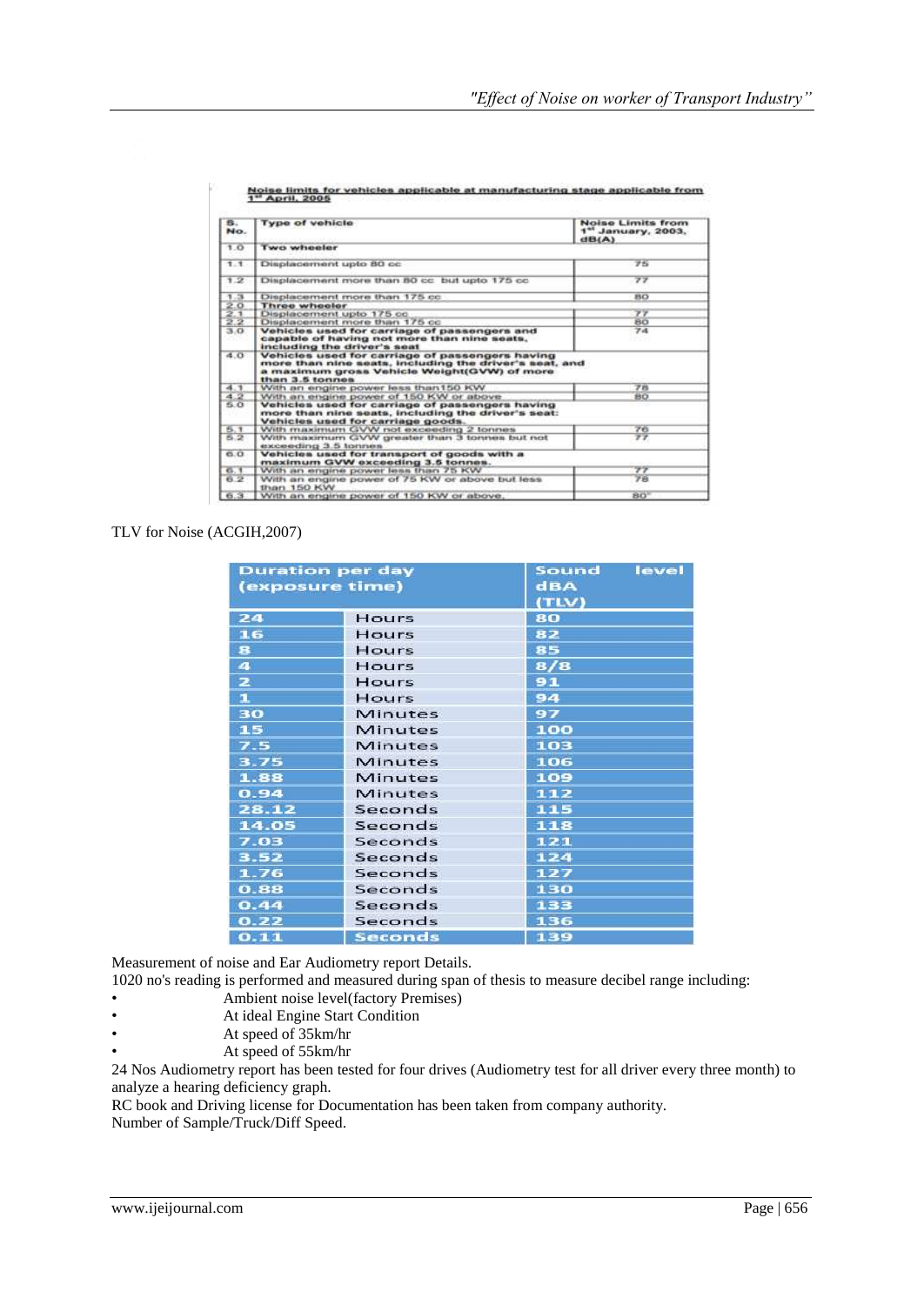





Percentage Deviation from Standard Decibel value.

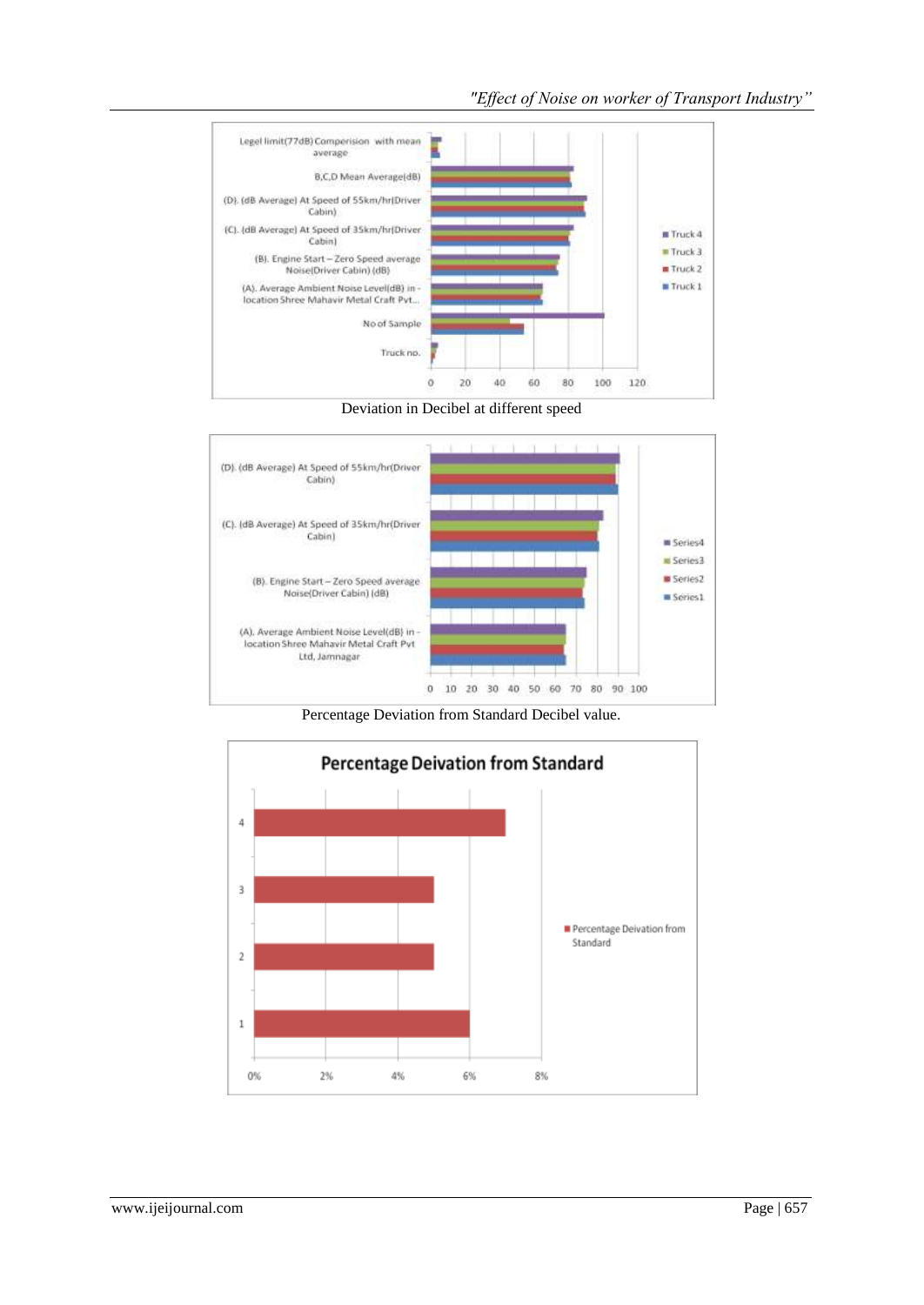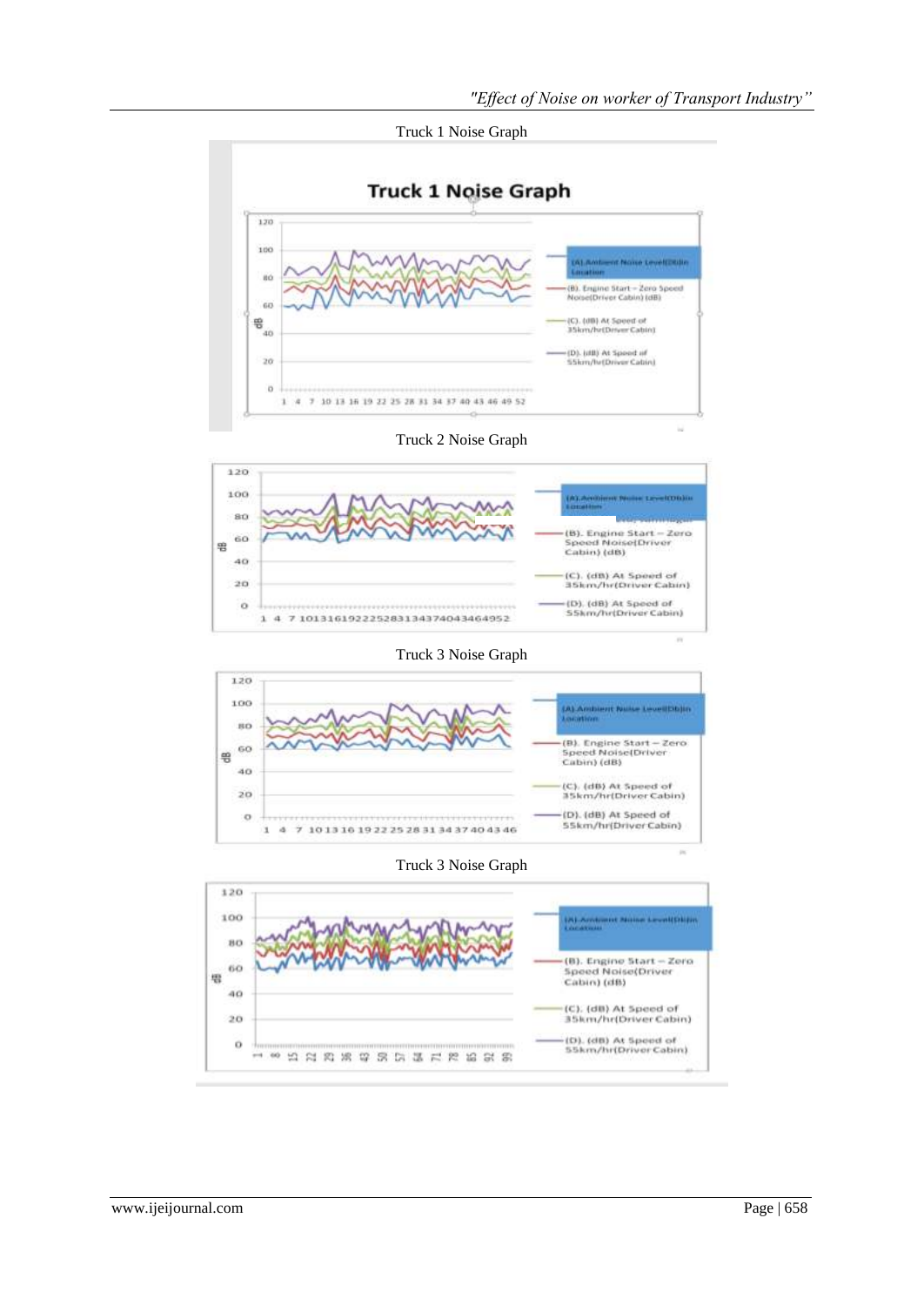Noise Level Mean Value graph

|                          |               | سبب            | <b>Service Stations</b><br><b>Territory</b> |           | ___<br><b>Change of Congress</b> | <b>Contract Contract</b> | E.            | π,              |     |  |
|--------------------------|---------------|----------------|---------------------------------------------|-----------|----------------------------------|--------------------------|---------------|-----------------|-----|--|
|                          | <b>SH</b>     | $\frac{1}{2}$  |                                             | <b>AS</b> |                                  | $\cdots$                 |               |                 |     |  |
|                          | $^{34}$       | ×              | m                                           | Ħ         | $\bullet$                        | $\bullet$                |               | is              | -   |  |
|                          | $\rightarrow$ | as.            | is.                                         | in.       | $\bullet$                        | $\bullet$                |               | iri             | 94  |  |
|                          | <b>MAY</b>    | m              | $\overline{m}$                              | ¥4        | $\frac{1}{2}$                    |                          | ÷             | υ.              | $-$ |  |
| $\overline{\phantom{a}}$ | ess.          | $\blacksquare$ | m                                           | 44        |                                  | $\bullet$                | $\frac{1}{2}$ | <b>ALCOHOL:</b> | si. |  |

Mean percentage shows then 5-6% higher dB level is been measured

# **Audiometry Result**

Min Max hearing Capacity of Drives in Decibel on Audiometric Reports

|               |                        |    | Driver 1 |                    | Driver 2  |    |           |                            | <b>Driver 3</b>       |              |        |                   | Driver 4  |            |              |    |
|---------------|------------------------|----|----------|--------------------|-----------|----|-----------|----------------------------|-----------------------|--------------|--------|-------------------|-----------|------------|--------------|----|
|               | RT                     |    | cr       |                    | <b>RT</b> |    | <b>LT</b> |                            | <b>RT</b>             |              | 17     |                   | <b>AT</b> |            | LT.          |    |
|               | <b>ITEM</b>            | .  |          |                    |           |    |           |                            |                       | - - -        | 11 O.O | <b>STATISTICS</b> | $\sim$    | <b>YOU</b> | <b>WEBST</b> |    |
| Test 1        | 10                     | 20 | 10       | 20                 | 15        | 30 | 10        | 20                         | 30                    | 20           | 10     | 20                | 30        | 15         | 15           | 20 |
| Test 2        | 10                     | 20 | 10       | 20                 | 10        | 20 | 10        | <b>A 19 (2)</b><br>20<br>œ | 10<br><b>ANTICATE</b> | 20<br>$\sim$ | 10     | 15                | 10        | 20         | 10           | 20 |
| Test 1        | 30                     | 20 | 10       | 20                 | 10        | 20 | 10        | 20                         | 10                    | 15           | 10     | 15                | 10        | 35         | 10           | 20 |
| <b>Test 4</b> | 10                     | 20 | 10       | 20                 | 15        | 20 | 12        | 20<br><b>1955</b>          | 10                    | 15           | 10     | 20                | 15        | 20         | 15           | 25 |
| Test 5        | 25                     | 35 | 25       | 35                 | 15        | 20 | 10        | 15                         | 10                    | 15           | 15     | 20                | 15        | 25         | 15           | 20 |
| <b>Test 6</b> | <b>CALL 2012</b><br>40 | 45 | 40       | 45<br><b>NACHO</b> | 25        | 30 | 25        | 90                         | 30                    | 35           | 25     | 35                | 50        | 35         | 25           | 35 |
|               |                        |    |          |                    |           |    |           |                            |                       |              |        |                   |           |            |              |    |

# **2. Conclusion**

Audiometry Graph for Full term of testing and hearing capacity 24 Nos test.



#### **3. Result**

The presented study has been demonstrated the hazards and risks involved due to continuous and high-level noise exposure in the transportation segment of industry. The main hazards are noise hazards and its impact on hearing capacity are found by an assessment. We have compared the hazards in steps before suggestions and